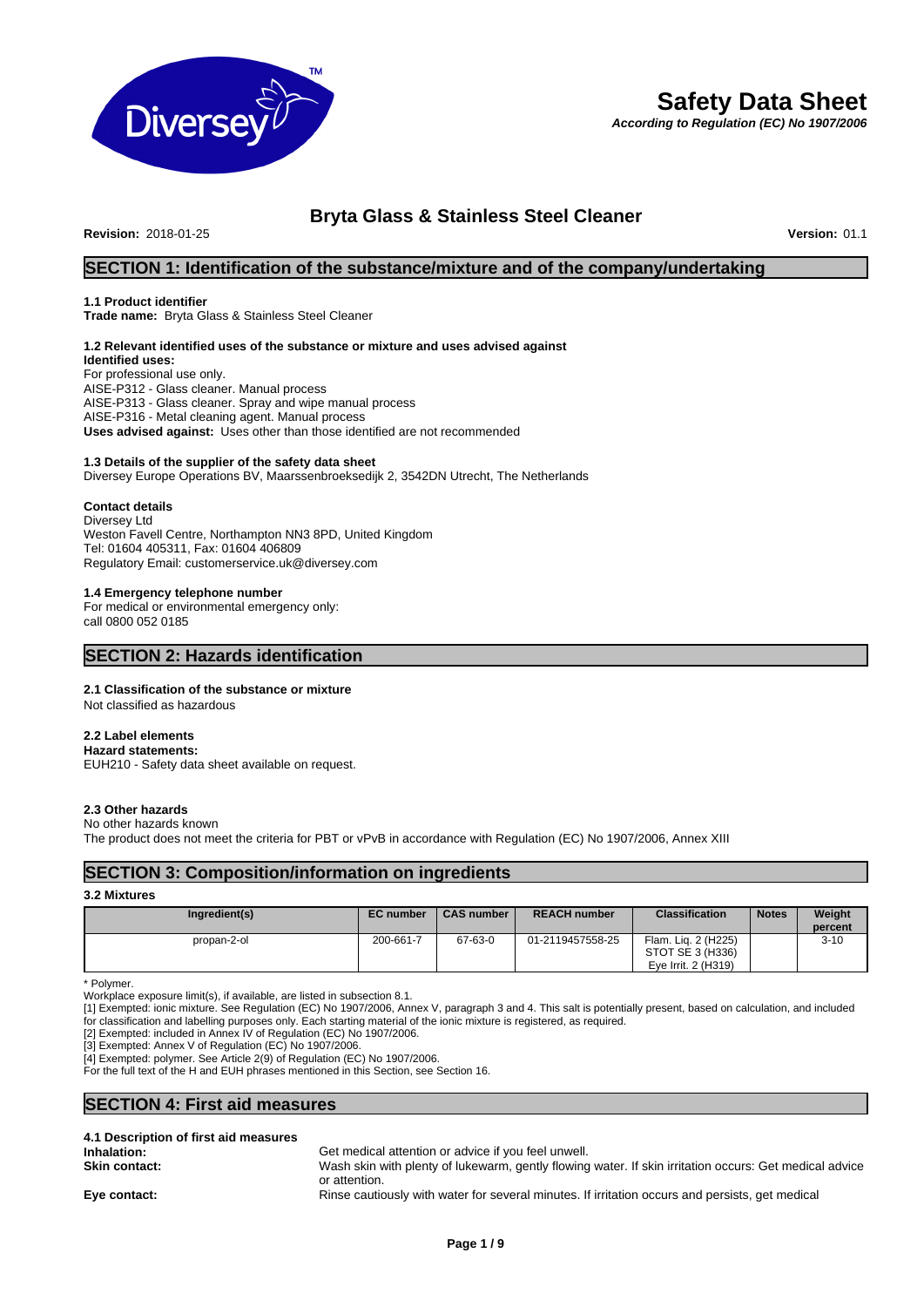# **Bryta Glass & Stainless Steel Cleaner**

|                                                                 | attention.                                                                                      |
|-----------------------------------------------------------------|-------------------------------------------------------------------------------------------------|
| Ingestion:                                                      | Rinse mouth. Immediately drink 1 glass of water. Never give anything by mouth to an unconscious |
|                                                                 | person. Get medical attention or advice if you feel unwell.                                     |
| Self-protection of first aider:                                 | Consider personal protective equipment as indicated in subsection 8.2.                          |
| 4.2 Most important symptoms and effects, both acute and delayed |                                                                                                 |
| Inhalation:                                                     | No known effects or symptoms in normal use.                                                     |
| <b>Skin contact:</b>                                            | No known effects or symptoms in normal use.                                                     |
|                                                                 |                                                                                                 |

**Eye contact:** No known effects or symptoms in normal use.<br> **Ingestion:** No known effects or symptoms in normal use. **Ingestion:** No known effects or symptoms in normal use.

**4.3 Indication of any immediate medical attention and special treatment needed** No information available on clinical testing and medical monitoring. Specific toxicological information on substances, if available, can be found in section 11.

# **SECTION 5: Firefighting measures**

# **5.1 Extinguishing media**

Carbon dioxide. Dry powder. Water spray jet. Fight larger fires with water spray jet or alcohol-resistant foam.

### **5.2 Special hazards arising from the substance or mixture** No special hazards known.

# **5.3 Advice for firefighters**

As in any fire, wear self contained breathing apparatus and suitable protective clothing including gloves and eye/face protection.

# **SECTION 6: Accidental release measures**

# **6.1 Personal precautions, protective equipment and emergency procedures**

No special measures required.

#### **6.2 Environmental precautions**

Do not allow to enter drainage system, surface or ground water. Dilute with plenty of water.

### **6.3 Methods and material for containment and cleaning up**

Absorb with liquid-binding material (sand, diatomite, universal binders, sawdust).

#### **6.4 Reference to other sections**

For personal protective equipment see subsection 8.2. For disposal considerations see section 13.

# **SECTION 7: Handling and storage**

#### **7.1 Precautions for safe handling**

**Measures to prevent fire and explosions:** No special precautions required.

**Measures required to protect the environment:** For environmental exposure controls see subsection 8.2.

#### **Advices on general occupational hygiene:**

Handle in accordance with good industrial hygiene and safety practice. Keep away from food, drink and animal feeding stuffs. Do not mix with other products unless adviced by Diversey.

# **7.2 Conditions for safe storage, including any incompatibilities**

Store in accordance with local and national regulations. Keep only in original container. For conditions to avoid see subsection 10.4. For incompatible materials see subsection 10.5.

# **7.3 Specific end use(s)**

No specific advice for end use available.

# **SECTION 8: Exposure controls/personal protection**

# **8.1 Control parameters**

# **Workplace exposure limits**

Air limit values, if available:

| Ingredient(s) | <b>UK</b><br>⋅ Long term<br>value(s) | UK - Short term<br>value(s)       |  |
|---------------|--------------------------------------|-----------------------------------|--|
| propan-2-ol   | 400 ppm<br>999 mg/m <sup>3</sup>     | 500 ppm<br>1250 mg/m <sup>3</sup> |  |

Biological limit values, if available: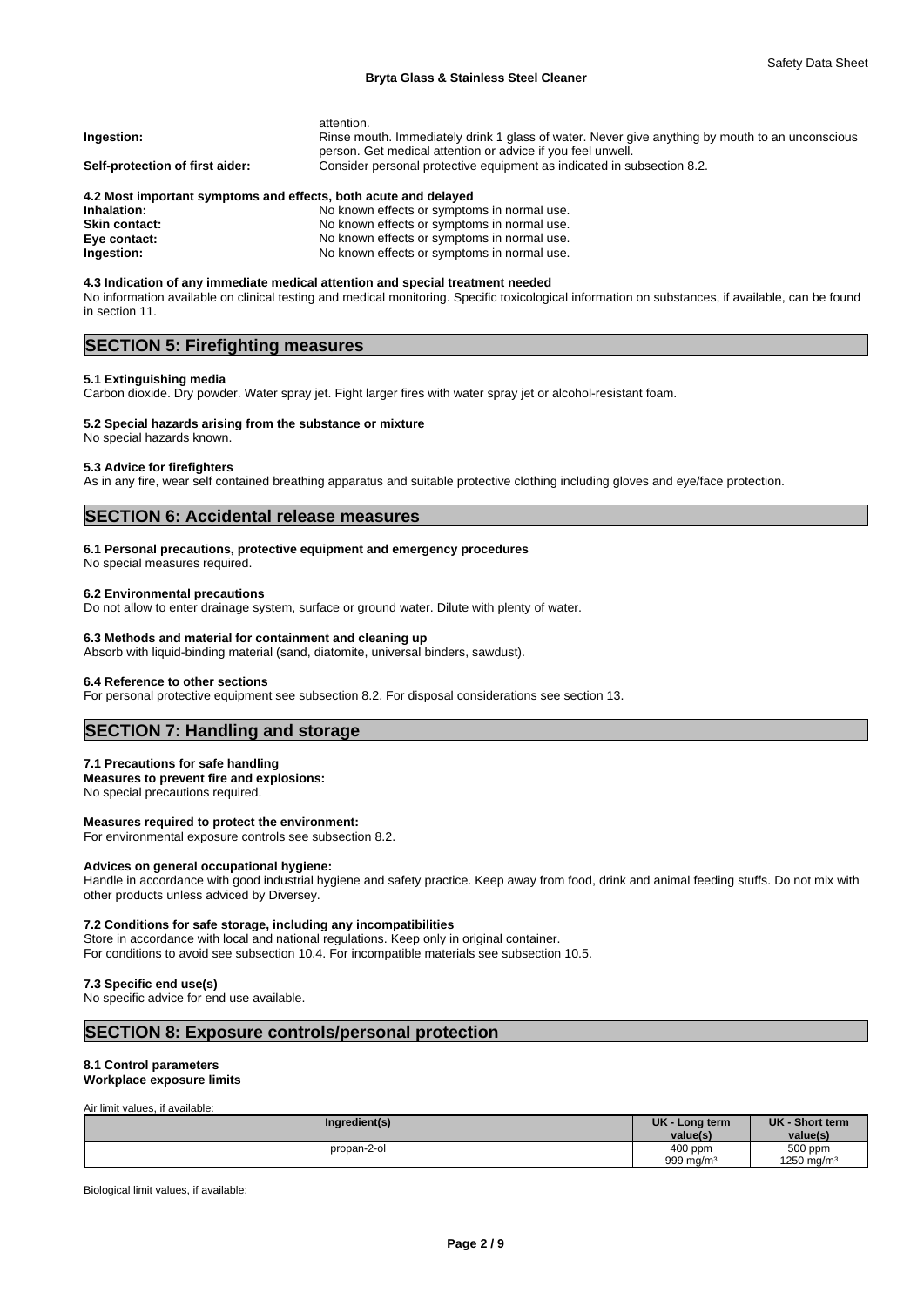Additional exposure limits under the conditions of use, if available:

# **DNEL/DMEL and PNEC values**

#### **Human exposure** - Consumer (mg/kg bw)

| <u>DITLE DIALGADOSULG - CONSUNGI (INQING DW)</u> |                               |                                  |                              |                                     |
|--------------------------------------------------|-------------------------------|----------------------------------|------------------------------|-------------------------------------|
| Ingredient(s)                                    | Short term - Local<br>effects | Short term - Systemic<br>effects | Long term - Local<br>effects | I Long term - Systemic I<br>effects |
| propan-2-ol                                      |                               |                                  |                              | $\sim$<br>zc                        |

# DNEL dermal exposure - Worker

| <b>PITLE GUILLIGI UADUUIU</b> | ,,,,,,,,,     |                                      |                                                     |                              |                                                       |
|-------------------------------|---------------|--------------------------------------|-----------------------------------------------------|------------------------------|-------------------------------------------------------|
|                               | Ingredient(s) | <b>Short term - Local</b><br>effects | <b>Short term - Systemicl</b><br>effects (ma/ka bw) | Long term - Local<br>effects | <b>I Long term - Systemic I</b><br>effects (mg/kg bw) |
|                               | propan-2-ol   | No data available                    |                                                     | No data available            | 888                                                   |

#### DNEL dermal exposure - Consumer

| Ingredient(s) | <b>Short term - Local</b> | <b>Short term - Systemich</b> | ′ Long term - Local | I Long term - Systemic I |
|---------------|---------------------------|-------------------------------|---------------------|--------------------------|
|               | effects                   | effects (ma/ka bw)            | effects             | effects (mg/kg bw)       |
| propan-2-ol   | No data available         |                               |                     | 319                      |

#### DNEL inhalatory exposure - Worker (mg/m<sup>3</sup> ) and  $\overline{\phantom{a}}$

| Ingredient(s) | <b>Short term - Local</b> | <b>Short term - Systemic</b> | Long term - Local | I Long term - Systemic I |
|---------------|---------------------------|------------------------------|-------------------|--------------------------|
|               | effects                   | effects                      | effects           | effects                  |
| propan-2-ol   |                           |                              |                   | 500                      |

#### DNEL inhalatory exposure - Consumer (mg/m<sup>3</sup>) ) **Short term - Local effects Short term - Systemic effects Long term - Local effects Long term - Systemic effects**  propan-2-ol - - - 89

#### **Environmental exposure** Environmental exposure - PNEC

| $\sim$        |        |                                             |                     |                  |
|---------------|--------|---------------------------------------------|---------------------|------------------|
| Ingredient(s) |        | Surface water, fresh Surface water, marinel | Intermittent (mg/l) | Sewage treatment |
|               | (mg/l) | (mg/l)                                      |                     | plant (mg/l)     |
| propan-2-ol   | 140.9  | 140.9                                       | 140.9               | 2251             |

Environmental exposure - PNEC, continued

| naredient(s) | l Sediment. freshwater l<br>(mg/kg, | Sediment, marine<br>(mg/kg) | Soil (mg/kg) | Air (mg/m <sup>3)</sup> |
|--------------|-------------------------------------|-----------------------------|--------------|-------------------------|
| propan-2-ol  | 552                                 | 552                         | no<br>- 20   |                         |

# **8.2 Exposure controls**

*The following information applies for the uses indicated in subsection 1.2 of the Safety Data Sheet. If available, please refer to the product information sheet for application and handling instructions. Normal use conditions are assumed for this section.*

*Recommended safety measures for handling the undiluted product:*

| Appropriate engineering controls:       | Provide a good standard of general ventilation. No special requirements under normal use<br>conditions.                                                    |
|-----------------------------------------|------------------------------------------------------------------------------------------------------------------------------------------------------------|
| Appropriate organisational controls:    | No special requirements under normal use conditions.                                                                                                       |
| Personal protective equipment           |                                                                                                                                                            |
| Eye / face protection:                  | Safety glasses are not normally required. However, their use is recommended in those cases<br>where splashes may occur when handling the product (EN 166). |
| Hand protection:                        | Rinse and dry hands after use. For prolonged contact protection for the skin may be necessary.                                                             |
| <b>Body protection:</b>                 | No special requirements under normal use conditions.                                                                                                       |
| <b>Respiratory protection:</b>          | No special requirements under normal use conditions.                                                                                                       |
| <b>Environmental exposure controls:</b> | No special requirements under normal use conditions.                                                                                                       |

# **SECTION 9: Physical and chemical properties**

**9.1 Information on basic physical and chemical properties Information in this section refers to the product, unless it is specifically stated that substance data is listed**

**Physical State:** Liquid **Colour:** Clear, Blue **Odour:** Product specific **Odour threshold:** Not applicable **pH:**  $\approx$  7 (neat) ISO 4316

**Method / remark**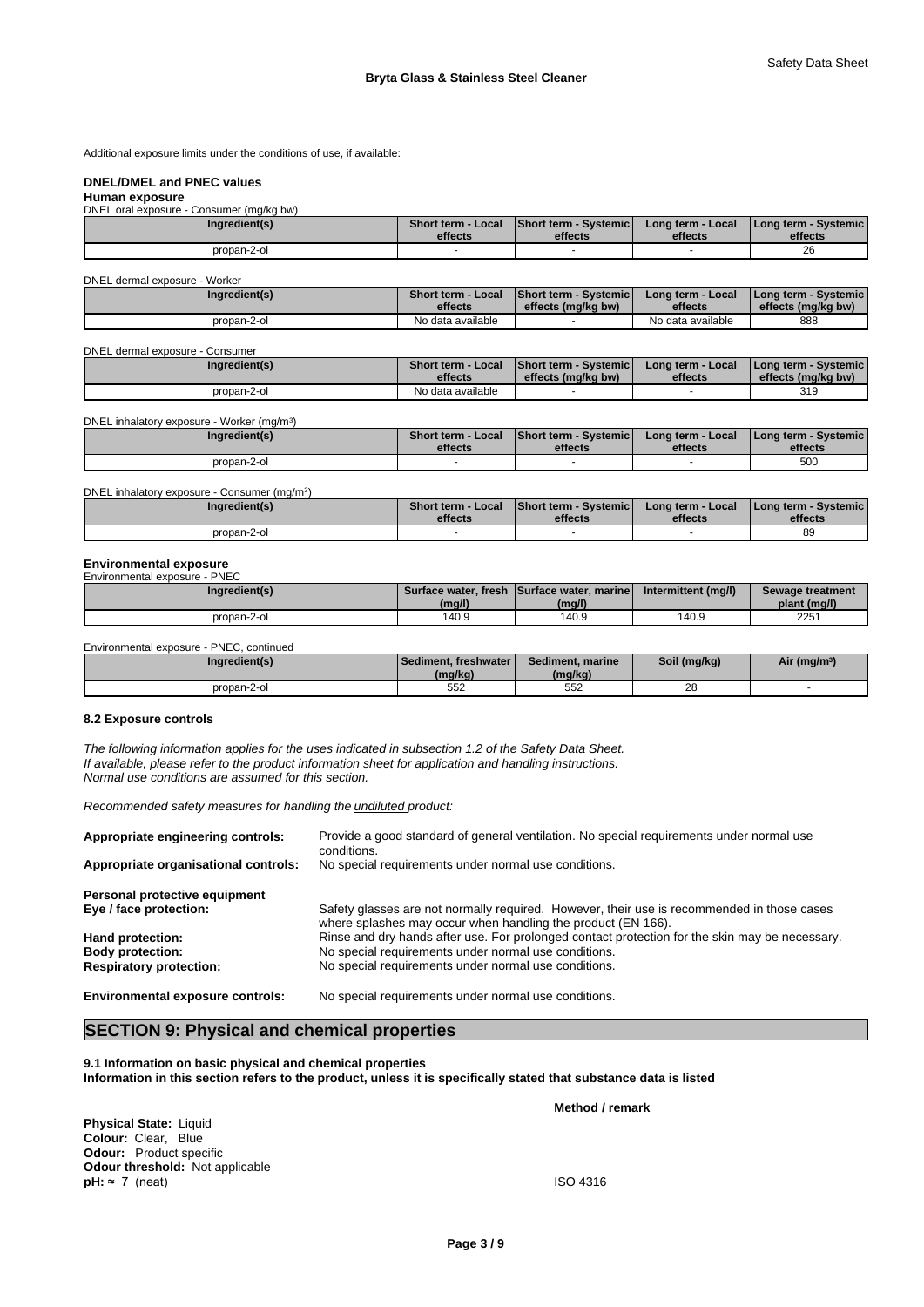# **Melting point/freezing point (°C):** Not determined Not relevant to classification of this product **Initial boiling point and boiling range (°C):** Not determined See substance data

| Substance data, boiling point |                        |                  |                      |  |
|-------------------------------|------------------------|------------------|----------------------|--|
| Ingredient(s)                 | Value                  | <b>Method</b>    | Atmospheric pressure |  |
|                               | $10^{\circ}$<br>$\sim$ |                  | (hPa)                |  |
| propan-2-oi                   | οz                     | Method not aiven | 1013                 |  |

# **Method / remark**

**Flash point (°C):** ≈ 39 closed cup **Sustained combustion:** The product does not sustain combustion UN Manual of Tests and Criteria, section 32, L.2

**Evaporation rate:** Not determined **Evaporation rate:** Not determined Not relevant to classification of this product

Upper/lower flammability limit (%): Not determined See substance data

**Method / remark**

**Method / remark**

#### Substance data, flammability or explosive limits, if available:

**Flammability (solid, gas):** Not applicable to liquids

*( UN Manual of Tests and Criteria, section 32, L.2 )*

| <b>Mient</b> | $\textcolor{red}{\text{-}}$ ower limit | r limit |
|--------------|----------------------------------------|---------|
|              | (% vol.                                | (% vol) |
| nronan-.     |                                        |         |

# **Vapour pressure:** Not determined **See substance data** See substance data

Substance data, vapour pressure

| Ingredient(s) | Value<br>(Pa) | <b>Method</b>    | Temperature<br>$10^{\circ}$ |
|---------------|---------------|------------------|-----------------------------|
| propan-2-ol   | 4200          | Method not given | 20                          |

### **Solubility in / Miscibility with Water:** Fully miscible **Vapour density:** Not determined **Not relevant to classification of this product Relative density:** ≈ 0.99 (20 °C) **Not relevant to classification of this product Relative density:** ≈ 0.99 (20 °C) **Relative density:**  $\approx 0.99$  **(20 °C)**

Substance data, solubility in water

| Ingredient(s) | Value<br>(q/1) | <b>Method</b>    | Temperature<br>$10^{\circ}$ |
|---------------|----------------|------------------|-----------------------------|
| propan-2-ol   | Soluble        | Method not given |                             |
|               | .              |                  |                             |

Substance data, partition coefficient n-octanol/water (log Kow): see subsection 12.3

### **Decomposition temperature:** Not applicable. **Autoignition temperature:** Not determined **Viscosity:** Not determined **Notice 2012** Not relevant to classification of this product **Explosive properties:** Not explosive. Vapours may form explosive mixtures with air. **Oxidising properties:** Not oxidising.

**9.2 Other information Surface tension (N/m):** Not determined **Notification of this product** Not relevant to classification of this product **Corrosion to metals:** Not corrosive

Substance data, dissociation constant, if available:

# **SECTION 10: Stability and reactivity**

#### **10.1 Reactivity**

No reactivity hazards known under normal storage and use conditions.

# **10.2 Chemical stability**

Stable under normal storage and use conditions.

## **10.3 Possibility of hazardous reactions**

No hazardous reactions known under normal storage and use conditions.

#### **10.4 Conditions to avoid**

None known under normal storage and use conditions.

#### **10.5 Incompatible materials**

None known under normal use conditions.

#### **10.6 Hazardous decomposition products**

None known under normal storage and use conditions.

# **Method / remark**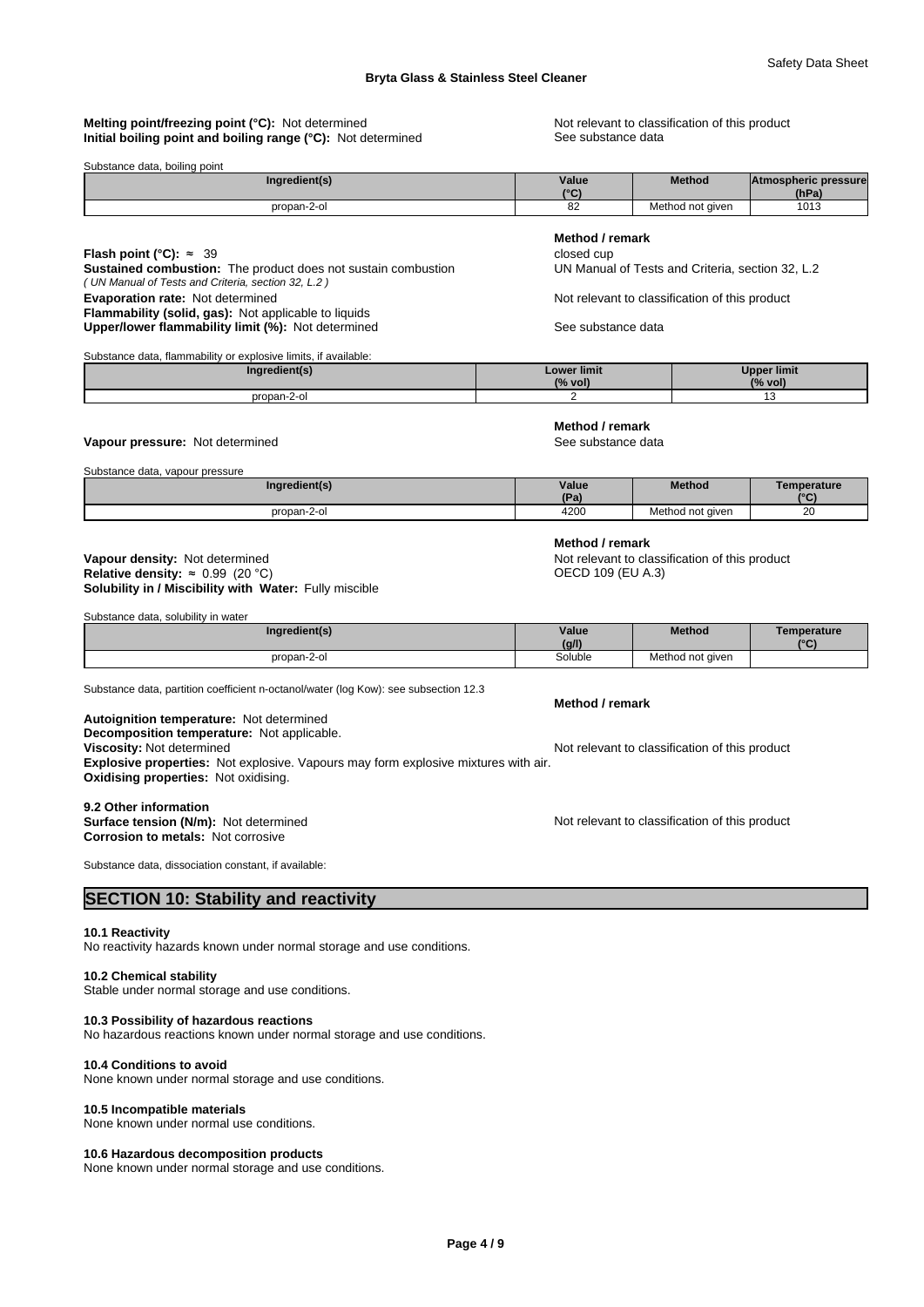# **SECTION 11: Toxicological information**

# **11.1 Information on toxicological effects**

Mixture data:.

# **Relevant calculated ATE(s):**

ATE - Oral (mg/kg): >5000

Substance data, where relevant and available, are listed below:.

#### **Acute toxicity** Acute oral toxicity

| Ingredient(s) | <b>Endpoint</b> | Value<br>(mg/kg) | <b>Species</b> | Method           | Exposure<br>time (h) |
|---------------|-----------------|------------------|----------------|------------------|----------------------|
| propan-2-ol   | LD 50           | 3570             | Rat            | Method not aiven |                      |

Acute dermal toxicity

| Ingredient(s) | Endpoint | Value<br>(mg/kg) | <b>Species</b> | Method           | Exposure<br>time (h) |
|---------------|----------|------------------|----------------|------------------|----------------------|
| propan-2-ol   | LD 50    | 2000<br>. .      | Rabbit         | Method not aiven |                      |

| Acute inhalative toxicity |
|---------------------------|
|---------------------------|

| Ingredient(s) | Endpoint | Value<br>(mg/l)        | Species | Method                                  | <b>Exposure</b><br>time (h) |
|---------------|----------|------------------------|---------|-----------------------------------------|-----------------------------|
| propan-2-ol   | ㄴㄴ 50    | $\sim$<br>(vapour<br>້ | Rat     | $\sim$ n $\sim$<br>403 (EU B.2)<br>UECD |                             |

#### **Irritation and corrosivity** Skin irritation and corrosivity

| Ingredient(s)                  | Result       | <b>Species</b> | <b>Method</b>     | <b>Exposure time</b> |
|--------------------------------|--------------|----------------|-------------------|----------------------|
| propan-2-ol                    | Not irritant | Rabbit         | OECD 404 (EU B.4) |                      |
|                                |              |                |                   |                      |
| Eye irritation and corrosivity |              |                |                   |                      |
| Ingredient(s)                  | Result       | <b>Species</b> | <b>Method</b>     | <b>Exposure time</b> |
|                                | Irritant     | Rabbit         | OECD 405 (EU B.5) |                      |

| Ingredient(s) | Result            | Species | <b>Method</b> | Exposure time |
|---------------|-------------------|---------|---------------|---------------|
| propan-2-ol   | No data available |         |               |               |

#### **Sensitisation** sen<br>Iby skin contact

| <b>SEIBILISATULL DV SNIT CUITEQUE</b> |                             |            |                     |                   |
|---------------------------------------|-----------------------------|------------|---------------------|-------------------|
| Ingredient(s)                         | Result                      | Species    | <b>Method</b>       | Exposure time (h) |
| propan-2-ol                           | $\cdots$<br>Not sensitising | Guinea pig | OECD 406 (EU B.6) / |                   |
|                                       |                             |            | <b>Buehler</b> test |                   |

Sensitisation by inhalation

| Ingredient(s)       | Result            | Species | <b>Method</b> | osure time<br>. |
|---------------------|-------------------|---------|---------------|-----------------|
| propan-2-ol<br>____ | No data available |         |               |                 |

#### **CMR effects (carcinogenicity, mutagenicity and toxicity for reproduction) Mutagenicity**

| Ingredient(s) | <b>Result (in-vitro)</b>                                                                  | <b>Method</b><br>(in-vitro) | <b>Result (in-vivo)</b> | <b>Method</b><br>(in-vivo) |
|---------------|-------------------------------------------------------------------------------------------|-----------------------------|-------------------------|----------------------------|
| propan-2-ol   | No evidence for mutagenicity, negative (OECD 471 (EUNo evidence of genotoxicity, negative |                             |                         | <b>OECD 474 (EUI</b>       |
|               | test results No evidence of genotoxicity,                                                 | B.12/13                     | test results            | B.12)                      |
|               | negative test results                                                                     |                             |                         |                            |

#### **Carcinogenicity**

| n<br>. .           | .                                   |
|--------------------|-------------------------------------|
| nronan-2-∈<br>-2-u | <b>No</b><br>available<br>data<br>. |

Toxicity for reproduction

| Ingredient(s) | Endpoint | Specific effect | Value<br>$(mg/kg)$ bw/d) | Species | <b>Method</b> | <b>Exposure</b><br>time | <b>Remarks and other effects</b><br>reported |
|---------------|----------|-----------------|--------------------------|---------|---------------|-------------------------|----------------------------------------------|
| propan-2-ol   |          |                 | No data<br>available     |         |               |                         |                                              |

# **Repeated dose toxicity** Sub-acute or sub-chronic oral toxicity

| Sup-acute of sup-critofic oral toxicity |                 |              |         |               |                     |                                        |
|-----------------------------------------|-----------------|--------------|---------|---------------|---------------------|----------------------------------------|
| Ingredient(s)                           | <b>Endpoint</b> | Value        | Species | <b>Method</b> |                     | Exposure   Specific effects and organs |
|                                         |                 | (ma/ka bw/d) |         |               | <b>Itime (davs)</b> | affected                               |
| propan-2-ol                             |                 | No data      |         |               |                     |                                        |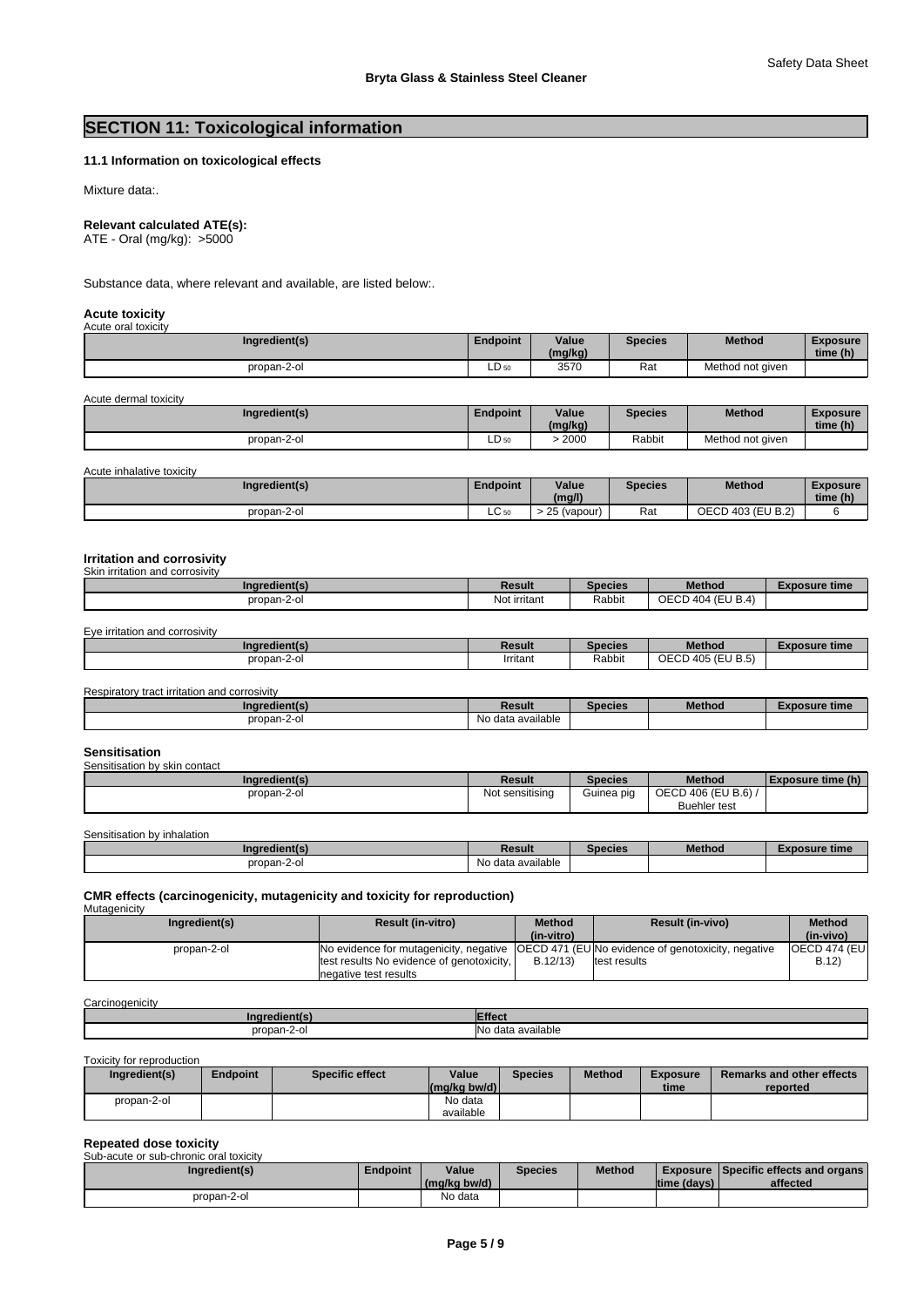| Sub-chronic dermal toxicity |                 |                       |                |               |              |                                                         |
|-----------------------------|-----------------|-----------------------|----------------|---------------|--------------|---------------------------------------------------------|
| Ingredient(s)               | <b>Endpoint</b> | Value<br>(mg/kg bw/d) | <b>Species</b> | <b>Method</b> | Itime (davs) | <b>Exposure Specific effects and organs</b><br>affected |
| propan-2-ol                 |                 | No data               |                |               |              |                                                         |
|                             |                 | available             |                |               |              |                                                         |

Sub-chronic inhalation toxicity

| Ingredient(s) | <b>Endpoint</b> | Value<br>(mg/kg bw/d) | <b>Species</b> | <b>Method</b> | Itime (davs) | Exposure I Specific effects and organs I<br>affected |
|---------------|-----------------|-----------------------|----------------|---------------|--------------|------------------------------------------------------|
| propan-2-ol   |                 | No data               |                |               |              |                                                      |
|               |                 | available             |                |               |              |                                                      |

Chronic toxicity

| Ingredient(s) | Exposure<br>route | Endpoint | Value<br>$\left \frac{\text{mg}}{\text{kg}}\right $ (mg/kg bw/d) | <b>Species</b> | <b>Method</b> | <b>Exposure</b><br>time | Specific effects and<br>organs affected | Remark |
|---------------|-------------------|----------|------------------------------------------------------------------|----------------|---------------|-------------------------|-----------------------------------------|--------|
| propan-2-ol   |                   |          | No data<br>available                                             |                |               |                         |                                         |        |

STOT-single exposure

| nor            |                                                              |
|----------------|--------------------------------------------------------------|
| propan<br>اں-∠ | <br><b>IN</b> o<br>$\sim$<br>$\sim$<br>vailable.<br>uai<br>. |

STOT-repeated exposure

| Ina         |                                |
|-------------|--------------------------------|
| oropan-2-o. | $\cdot$<br>available<br>$\sim$ |

# **Aspiration hazard**

Substances with an aspiration hazard (H304), if any, are listed in section 3. If relevant, see section 9 for dynamic viscosity and relative density of the product.

# **Potential adverse health effects and symptoms**

Effects and symptoms related to the product, if any, are listed in subsection 4.2.

| <b>SECTION 12: Ecological information</b> |  |
|-------------------------------------------|--|
|                                           |  |

# **12.1 Toxicity**

No data is available on the mixture.

Substance data, where relevant and available, are listed below:

# **Aquatic short-term toxicity**

| Aquatic short-term toxicity - fish |                 |        |                |                  |                 |  |
|------------------------------------|-----------------|--------|----------------|------------------|-----------------|--|
| Ingredient(s)                      | <b>Endpoint</b> | Value  | <b>Species</b> | <b>Method</b>    | <b>Exposure</b> |  |
|                                    |                 | (mg/l) |                |                  | time (h)        |  |
| propan-2-ol                        | $\sim$<br>LC 50 | 100    | Pimephales     | Method not given | 48              |  |
|                                    |                 |        | promelas       |                  |                 |  |

Aquatic short-term toxicity - crustacea

| Ingredient(s) | Endpoint        | Value<br>(mg/l) | Species                 | Method           | Exposure<br>time (h) |  |
|---------------|-----------------|-----------------|-------------------------|------------------|----------------------|--|
| propan-2-ol   | $\sim$<br>EU 50 | 100             | Daphnia<br>magna Straus | Method not given | 48                   |  |

Aquatic short-term toxicity - algae

| Ingredient(s) | <b>Endpoint</b>        | Value<br>(mg/l) | Species                    | <b>Method</b>    | Exposure<br>time (h) |  |
|---------------|------------------------|-----------------|----------------------------|------------------|----------------------|--|
| propan-2-ol   | $\sim$<br><b>EU 50</b> | 100             | Scenedesmus<br>auadricauda | Method not given | --                   |  |

Aquatic short-term toxicity - marine species

| Ingredient(s) | -<br><b>Endpoint</b> | Value<br>(mg/l) | Species | <b>Method</b> | <b>Exposure</b><br>time (davs) |  |
|---------------|----------------------|-----------------|---------|---------------|--------------------------------|--|
| propan-2-ol   |                      | No data         |         |               |                                |  |
|               |                      | available       |         |               |                                |  |

Impact on sewage plants - toxicity to bacteria

| Ingredient(s) | <b>Endpoint</b> | Value<br>(mg/l) | Inoculum            | <b>Method</b>    | <b>Exposure</b><br>time |  |
|---------------|-----------------|-----------------|---------------------|------------------|-------------------------|--|
| propan-2-ol   | EC 50           | 1000            | Activated<br>sludae | Method not given |                         |  |

# **Aquatic long-term toxicity**

| Aquatic long-term toxicity<br>- fish |                 |              |                |               |                 |                         |
|--------------------------------------|-----------------|--------------|----------------|---------------|-----------------|-------------------------|
| Ingredient(s)                        | <b>Endpoint</b> | <b>Value</b> | <b>Species</b> | <b>Method</b> | <b>EXDOSURE</b> | <b>Effects observed</b> |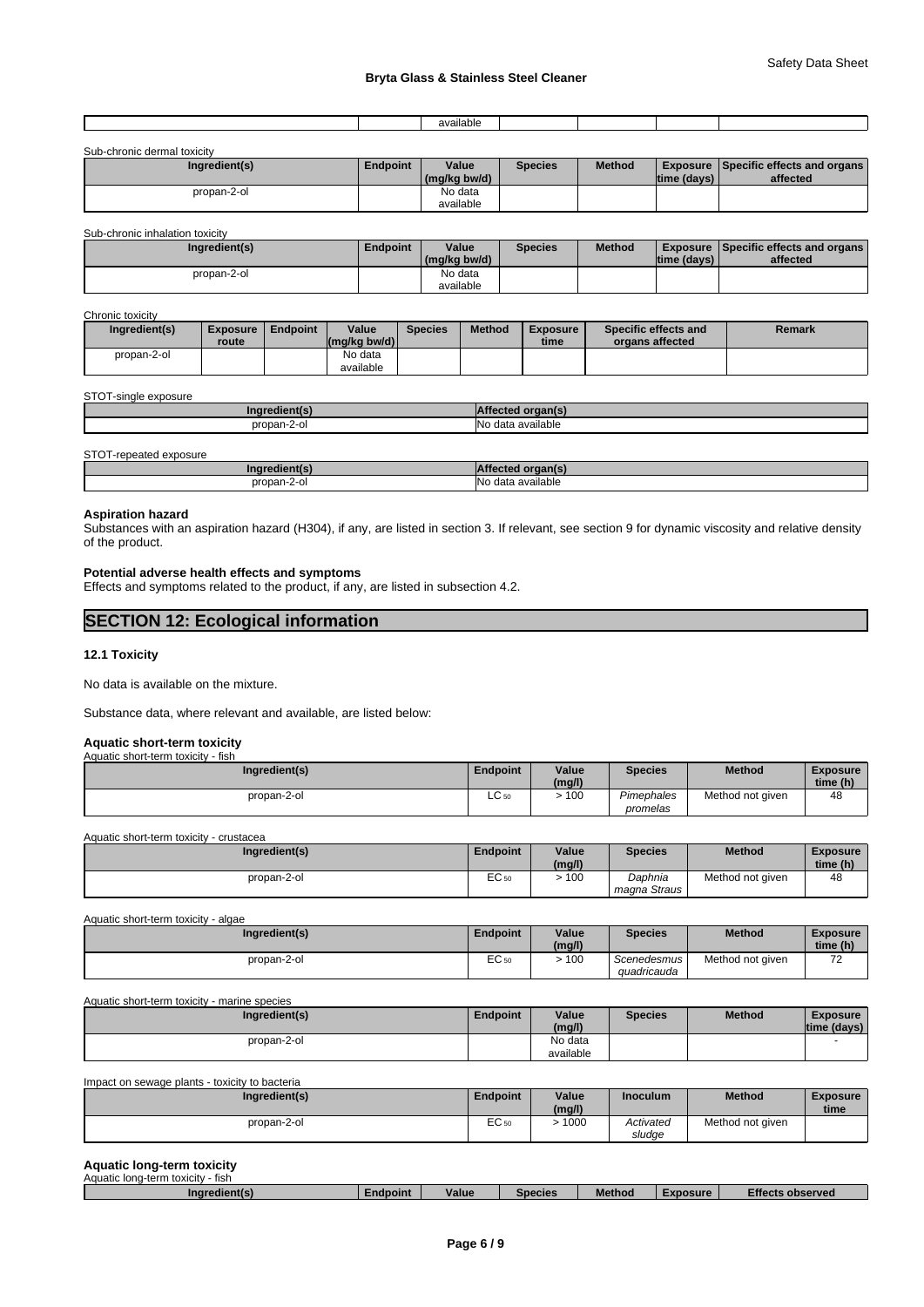# **Bryta Glass & Stainless Steel Cleaner**

|             | -- "                            |  | . .<br>time |  |
|-------------|---------------------------------|--|-------------|--|
| propan-2-ol | $\ddot{\phantom{1}}$<br>No data |  |             |  |
|             | available                       |  |             |  |

Aquatic long-term toxicity - crustacea

| Ingredient(s) | Endpoint | Value<br>(mg/l) | <b>Species</b> | <b>Method</b> | <b>Exposure</b><br>time | <b>Effects observed</b> |
|---------------|----------|-----------------|----------------|---------------|-------------------------|-------------------------|
| propan-2-ol   |          | No data         |                |               |                         |                         |
|               |          | available       |                |               |                         |                         |

Aquatic toxicity to other aquatic benthic organisms, including sediment-dwelling organisms, if available:

| Ingredient(s) | Endpoint | Value<br>(mg/kg dw<br>sediment) | <b>Species</b> | <b>Method</b> | <b>Exposure</b><br>$ time$ (days) $ $ | <b>Effects observed</b> |
|---------------|----------|---------------------------------|----------------|---------------|---------------------------------------|-------------------------|
| propan-2-ol   |          | No data                         |                |               |                                       |                         |
|               |          | available                       |                |               |                                       |                         |

### **Terrestrial toxicity**

Terrestrial toxicity - soil invertebrates, including earthworms, if available:

| Ingredient(s) | Endpoint | Value<br>(mg/kg dw<br>soil) | <b>Species</b> | <b>Method</b> | <b>Exposure</b><br> time (days) | <b>Effects observed</b> |
|---------------|----------|-----------------------------|----------------|---------------|---------------------------------|-------------------------|
| propan-2-ol   |          | No data<br>available        |                |               | $\overline{\phantom{a}}$        |                         |

Terrestrial toxicity - plants, if available:

| Ingredient(s) | Endpoint | Value<br>(mg/kg dw<br>soil) | <b>Species</b> | <b>Method</b> | Exposure<br> time (days) | <b>Effects observed</b> |
|---------------|----------|-----------------------------|----------------|---------------|--------------------------|-------------------------|
| propan-2-ol   |          | No data<br>available        |                |               |                          |                         |

## Terrestrial toxicity - birds, if available:

| Ingredient(s) | <b>Endpoint</b> | Value                | <b>Species</b> | <b>Method</b> | <b>Exposure</b><br>$ time$ (days) $ $ | <b>Effects observed</b> |
|---------------|-----------------|----------------------|----------------|---------------|---------------------------------------|-------------------------|
| propan-2-ol   |                 | No data<br>available |                |               |                                       |                         |

Terrestrial toxicity - beneficial insects, if available:

| Ingredient(s) | Endpoint | Value<br>(mg/kg dw<br>soil) | <b>Species</b> | <b>Method</b> | <b>Exposure</b><br> time (days) | <b>Effects observed</b> |
|---------------|----------|-----------------------------|----------------|---------------|---------------------------------|-------------------------|
| propan-2-ol   |          | No data<br>available        |                |               |                                 |                         |

# Terrestrial toxicity - soil bacteria, if available:

| Ingredient(s) | Endpoint | Value<br>(mg/kg dw<br>soil) | <b>Species</b> | <b>Method</b> | Exposure<br> time (days) | <b>Effects observed</b> |
|---------------|----------|-----------------------------|----------------|---------------|--------------------------|-------------------------|
| propan-2-ol   |          | No data                     |                |               | -                        |                         |
|               |          | available                   |                |               |                          |                         |

# **12.2 Persistence and degradability**

# **Abiotic degradation**

Abiotic degradation - photodegradation in air, if available:

Abiotic degradation - hydrolysis, if available:

Abiotic degradation - other processes, if available:

# **Biodegradation**

| Ready biodegradability - aerobic conditions |                 |                             |                    |               |                       |
|---------------------------------------------|-----------------|-----------------------------|--------------------|---------------|-----------------------|
| Ingredient(s)                               | <b>Inoculum</b> | <b>Analytical</b><br>method | DT 50              | <b>Method</b> | <b>Evaluation</b>     |
| propan-2-ol                                 |                 |                             | $95%$ in 21 day(s) | OECD 301E     | Readily biodegradable |

Ready biodegradability - anaerobic and marine conditions, if available:

Degradation in relevant environmental compartments, if available:

# **12.3 Bioaccumulative potential**

Partition coefficient n-octanol/water (log Kow)

| <b>arredient</b> (s.<br>mar | Value      | <b>Method</b> | valuation                                 | ленаг. |
|-----------------------------|------------|---------------|-------------------------------------------|--------|
| propan-2-ol<br>$\sim$       | ∩⊾<br>v.vu | OECD<br>107   | <b>IN</b> o<br>o bioaccumulation expected |        |

Bioconcentration factor (BCF)

| Inaredient(s) | Value                       | Species | <b>Method</b> | Evaluation | Remark |
|---------------|-----------------------------|---------|---------------|------------|--------|
| propan-2-ol   | .<br>⊨data available<br>No. |         |               |            |        |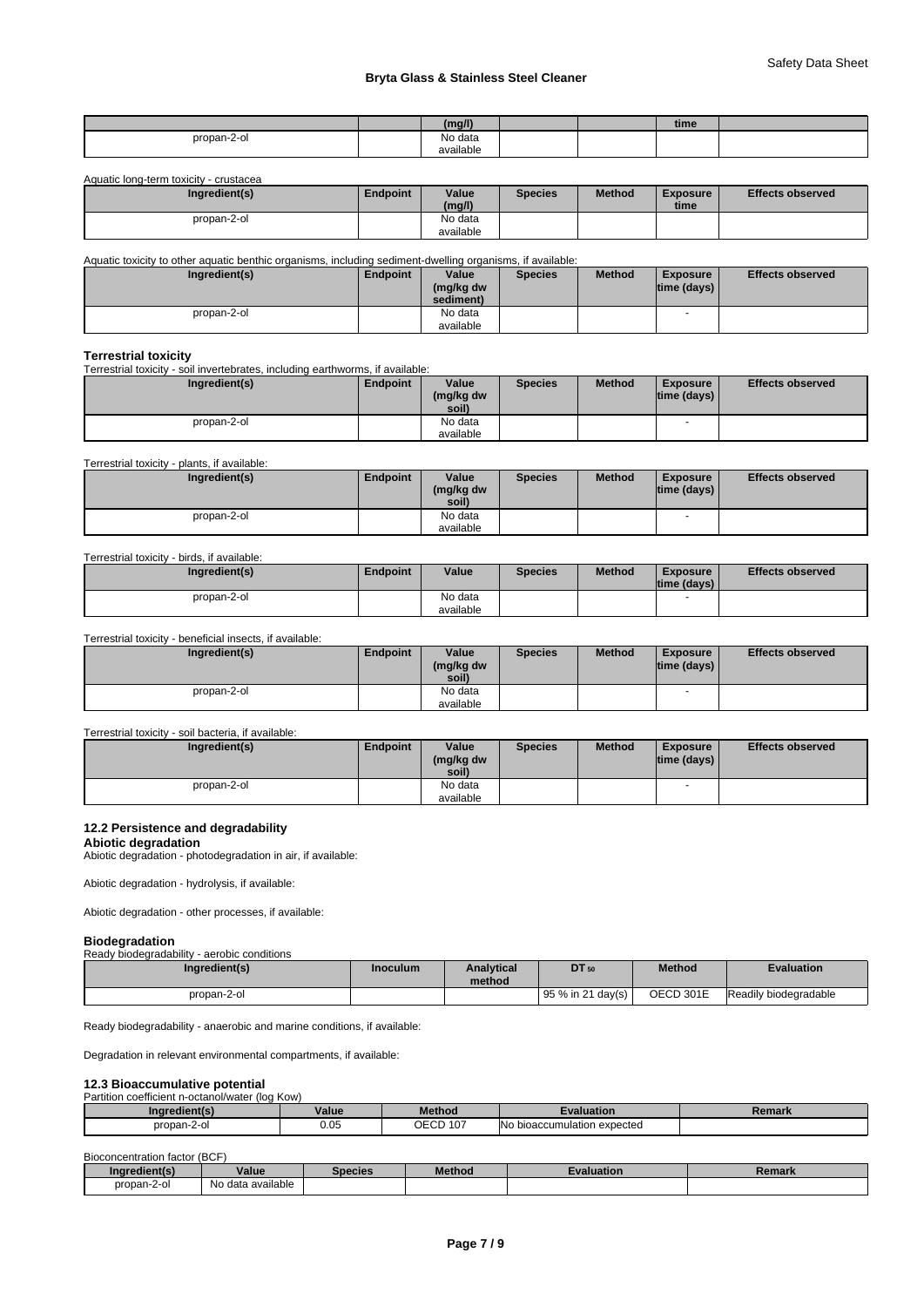#### **12.4 Mobility in soil**

Adsorption/Desorption to soil or sediment

| Ingredient(s) | <b>Adsorption</b><br>coefficient<br>Loa Koc | <b>Desorption</b><br>coefficient<br>Loa Koc(des) | <b>Method</b> | Soil/sediment<br>type | <b>Evaluation</b>                                   |
|---------------|---------------------------------------------|--------------------------------------------------|---------------|-----------------------|-----------------------------------------------------|
| propan-2-ol   | I No data available I                       |                                                  |               |                       | Potential for mobility in soil,<br>soluble in water |

### **12.5 Results of PBT and vPvB assessment**

Substances that fulfill the criteria for PBT/vPvB, if any, are listed in section 3.

#### **12.6 Other adverse effects**

No other adverse effects known.

# **SECTION 13: Disposal considerations**

#### **13.1 Waste treatment methods**

| Waste from residues / unused     | The concentrated contents or contaminated packaging should be disposed of by a certified handler  |
|----------------------------------|---------------------------------------------------------------------------------------------------|
| products:                        | or according to the site permit. Release of waste to sewers is discouraged. The cleaned packaging |
|                                  | material is suitable for energy recovery or recycling in line with local legislation.             |
| <b>European Waste Cataloque:</b> | 200130 - detergents other than those mentioned in 200129.                                         |
| <b>Empty packaging</b>           |                                                                                                   |
| <b>Recommendation:</b>           | Dispose of observing national or local regulations.                                               |

**Suitable cleaning agents:** Water, if necessary with cleaning agent.

# **SECTION 14: Transport information**

**Land transport (ADR/RID), Sea transport (IMDG), Air transport (ICAO-TI / IATA-DGR)** 

- **14.1 UN number:** Non-dangerous goods
- **14.2 UN proper shipping name:** Non-dangerous goods
- **14.3 Transport hazard class(es):** Non-dangerous goods
	- **Class:** -
- **14.4 Packing group:** Non-dangerous goods
- **14.5 Environmental hazards:** Non-dangerous goods

**14.6 Special precautions for user:** Non-dangerous goods

**14.7 Transport in bulk according to Annex II of MARPOL and the IBC Code:** Non-dangerous goods

# **SECTION 15: Regulatory information**

**15.1 Safety, health and environmental regulations/legislation specific for the substance or mixture**

#### **EU regulations:**

• Regulation (EC) No. 1907/2006 - REACH

**Authorisations or restrictions (Regulation (EC) No 1907/2006, Title VII respectively Title VIII):** Not applicable.

# **Ingredients according to EC Detergents Regulation 648/2004**

#### **15.2 Chemical safety assessment**

A chemical safety assessment has not been carried out on the mixture

# **SECTION 16: Other information**

*The information in this document is based on our best present knowledge. However, it does not constitute a guarantee for any specific product features and does not establish a legally binding contract*

#### **SDS code:** MS1003493 **Version:** 01.1 **Revision:** 2018-01-25

**Reason for revision:** This data sheet contains changes from the previous version in section(s):, 2, 3, 16

#### **Classification procedure**

The classification of the mixture is in general based on calculation methods using substance data, as required by Regulation (EC) No 1272/2008. If for certain classifications data on the mixture is available or for example bridging principles or weight of evidence can be used for classification, this will be indicated in the relevant sections of the Safety Data Sheet. See section 9 for physical chemical properties, section 11 for toxicological information and section 12 for ecological information.

#### **Full text of the H and EUH phrases mentioned in section 3:**

• H225 - Highly flammable liquid and vapour.

• H336 - May cause drowsiness or dizziness. • H319 - Causes serious eye irritation.

**Abbreviations and acronyms:**

<sup>•</sup> Regulation (EC) No 1272/2008 - CLP